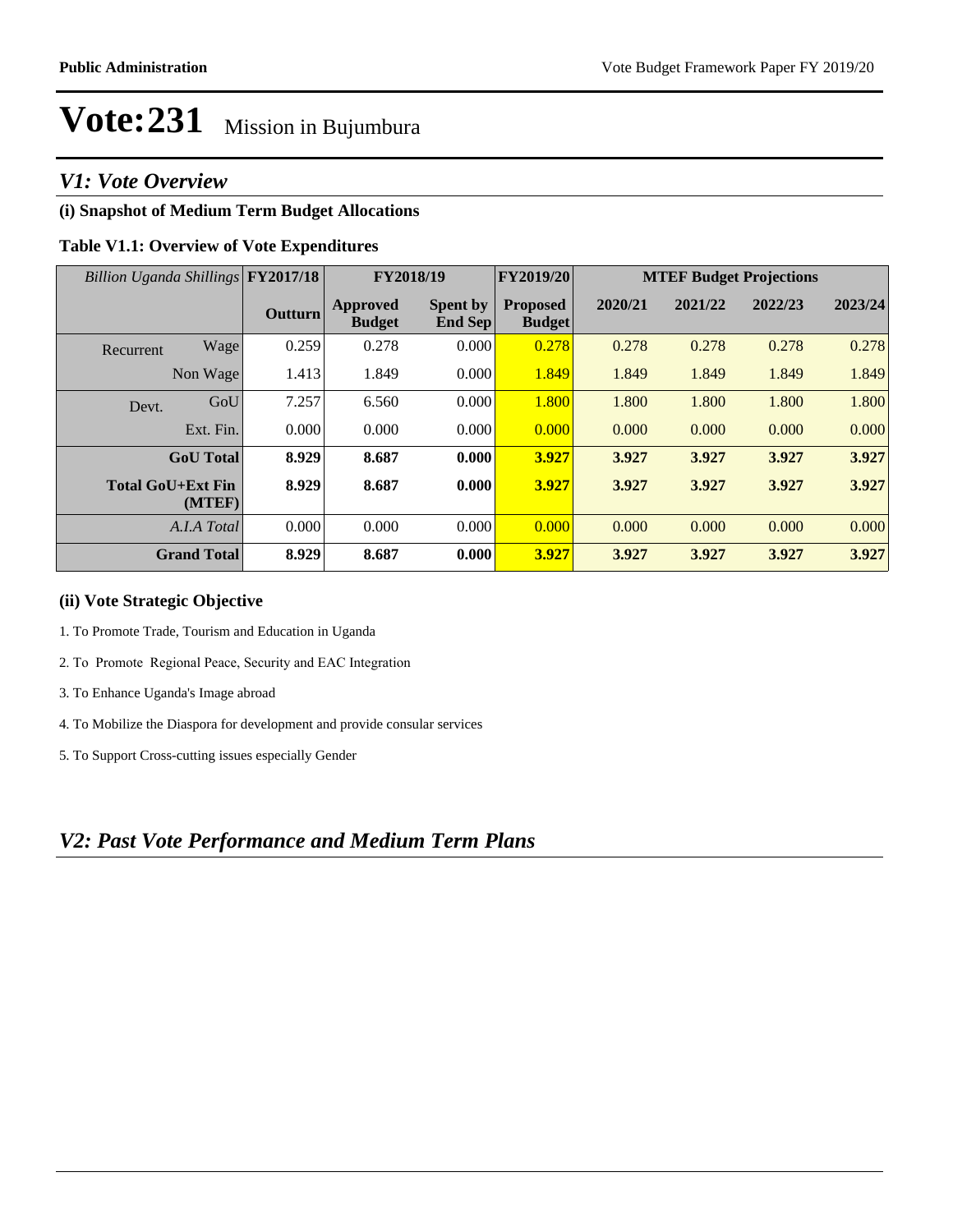#### **Performance for Previous Year FY 2017/18**

Coordinated on improving regional Security

- 1. Held two security meetings in line with peace keeping in the great Lakes region.
- 2. Attended security border meetings to ease movement of Ugandans.
- 3. Attended Security meetings in the Ngozi and Cibitoke provinces geared at regional cooperation.
- 4. Significantly, there is improved relations between the two countries and regional security has improved by 35% overall.

Improved relations between the two countries in areas of cooperation and promotion of EAC integration

- 1. Attended Presidential/ State Prayers with Ambassadors and HE the President of Burundi.
- 2. Ambassador, held two cooperation meetings at Gitega province with HE the President of Burundi.
- 3. The Embassy participated in the 36th EAC Council meeting to harmonize the position of EAC Member states.

Provided consular services

- 1. Issued 58 Visas for Business, 37 Emergency Travel certificates, 5 for Tourist and 6 for Gratis.
- 2. Visited 12 Ugandans held in Burundi prisons and 8 of them were released.
- 3. Held a Meeting with Ugandans Living in Burundi on investment Opportunities in Uganda.
- 4. Authenticated two Academic and two Marriage documents of Ugandans Living in Burundi.

Promoted economic and commercial diplomacy, and education

1. During an exhibition held in Bujumbura, the Embassy met Ugandans in Burundi and facilitated them to form joint ventures with Burundian Entrepreneurs.

2. The Embassy Participated in the Jua Kali-Kazi Exhibition, where Ugandan products to Burundi were promoted and bought.

3. The Mission also issued Visas to tourists and Entrepreneurs.

4. Ugandans living in Burundi, with the help of the Embassy, invested in the Transport Sector, they hired Two Otraco Buses to ease Movement of over 700 Business traders traveling from Burundi to Uganda weekly.

5. By promoting Education system of Uganda in Burundi, around 200 Burundian Students are Studying in Ugandan Universities and higher institutions of Learning.

6. The Embassy visited Bujumbura and Mt. Kenya Universities in Burundi, to source for Scholarships for Ugandans and seek a way-forward how to collaborate with Ugandan Universities.

7. Participated in Kenya-Burundi Exhibitions , organized by the Kenya Embassy in Burundi and supported Ugandan exhibitors

Strengthening Bujumbura Mission

1. The financial year closed with the construction of the Chancery at 40%

2. The Embassy added a Counselor to enhance the staff capacity

3. A new utility vehicle was procured

4. The Embassy acquired Security Systems including CCTV Cameras, Office Computers and all accessories.

#### **Performance as of BFP FY 2018/19 (Performance as of BFP)**

Improved relations between the two countries in areas of cooperation

1. Attended Burundi's Independence anniversary. It was stressed that a sustainable development plan 2018-2027 has been developed and all investors in Burundi should refer to the plan.

2. Met a delegation of the Forum of Parliaments of the International Conference of the Great Lakes Region who had come to inquire about the evolution of the political and security situation in Burundi since the violent electoral crisis of 2015.

3. Attended a meeting of an advisory mission of women leaders of the Great Lakes Region from 9th to 12th August 2018 on a fact-finding visit on the situation in Burundi. The mission was conducted in cooperation with the African Union Network (FEMWISE), Network the Women's forum of International Conference for the Great Lakes Region and UN Women"

4. Consultative meetings between Mbarara University of Science & Technology, Ngozi University and Embassy of Uganda

5. Attended the swearing in of seven new members of the Independent National Electoral Commission (CENI) to prepare for the 2020 elections and adopt it to the new constitution of June 2018.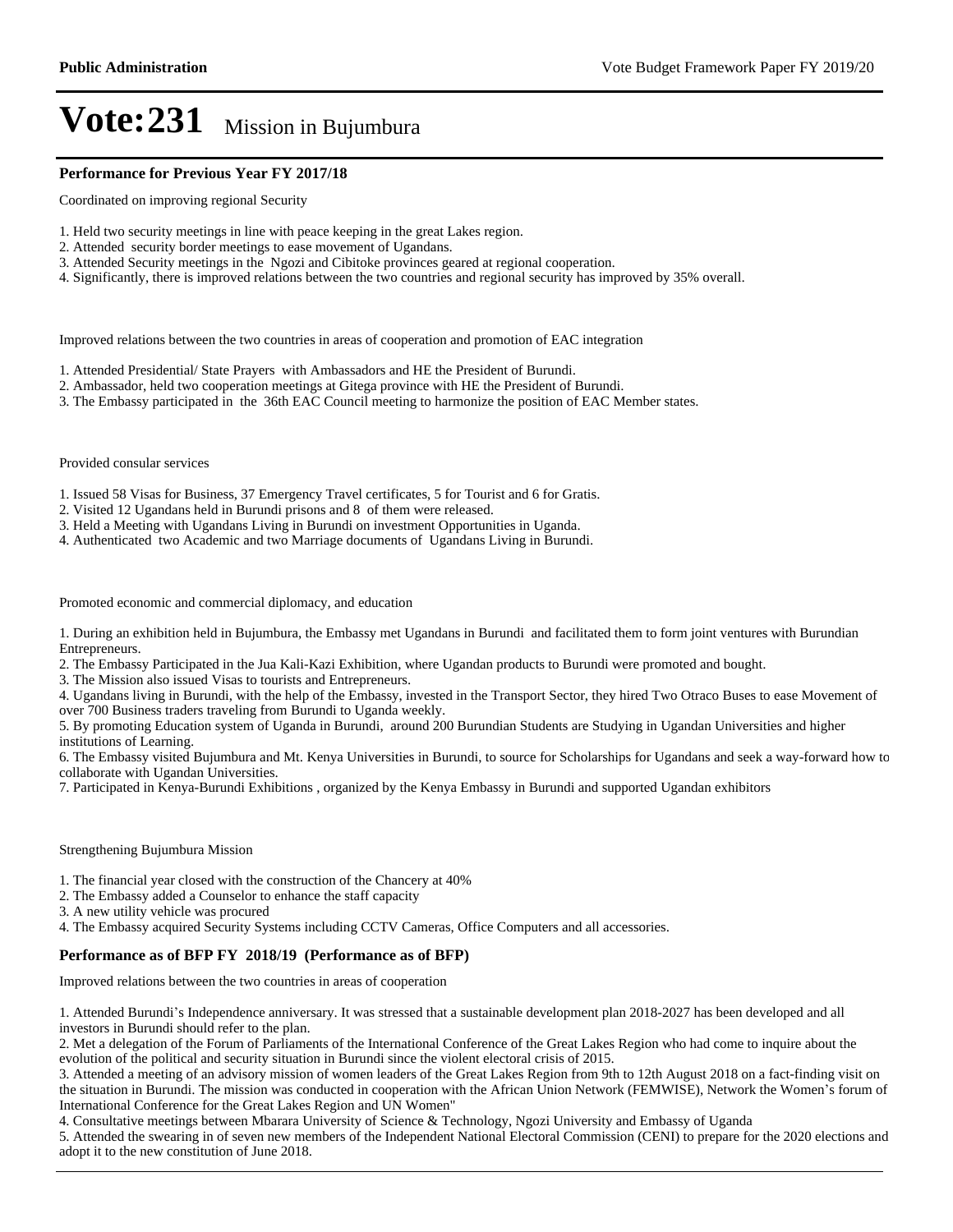Promoted Economic and Commercial diplomacy and promoting education

1. Nile Basin Initiative (NBI) 10 counties established 26th annual meeting of the council of ministers of NBI to pave ways for the common resources of waters of the Nile Basin be used equitably in the interest of all.

Discussed annual budget of the Nile Basin Initiative executive secretariat for the year 2018/19.

Assessment of the past year

Strategies for mobilizing resources

Attended a meeting of an advisory mission of women leaders of the Great Lakes Region from 9th to 12th August 2018 on a fact-finding visit on the situation in Burundi. The mission was conducted in cooperation with the African Union Network (FEMWISE), Network the Women's forum of International Conference for the Great Lakes Region and UN Women

2. 12th Edition Torch of Peace in Gitega Province (tour of the peace torch)

Amidst a call to the East African Country's citizens to promote community development activities.

3. Attended the launch of the National Development Plan for Burundi 2018-2027 with a priority action plan (PAP) 2018-2022. Burundi is preparing to forge a strong partnership (integration) with neighboring countries.

4. By promoting Education system of Uganda in Burundi, around 200 Burundian Students are Studying in Ugandan Universities and higher institutions of Learning.

5. Attended the "Made in Burundi" 2018 exhibition, the country's largest exhibition. The Embassy supported Ugandan exhibitors and provided a stand for showcasing Uganda's cultural and tourism potential for our products

Promote peace, Security and Regional Cooperation in Burundi

1. Met the delegation of facilitators of the Inter-Burundi dialogue in preparation for the fifth session.

2. Held talks with Minister of Foreign Affairs in which he announced government intention to participate in a new session of the post crisis dialogue in readiness for the 2020 elections.

3. Held talks with UN Secretary General's special envoy for Burundi Michel Kafando on Issues of inter-Burundian political dialogue, political aspects and socioeconomic development.

Talks on ways and means to end the ongoing political crisis since the disputed elections in 2015.

Promoted integration and peace in the EAC through sport

1. Attended the first edition of the East African Community games in Burundi. Uganda won the first place ahead of three other participating countries.

Uganda's Second Deputy Prime Minister and Minister of East African Community Affairs and Chairman of the EAC council of Ministers Rt. Hon Ali Kirunda Kivejinja attended the opening ceremony of the games."

Provided consular services

1. Issued 30 Visas for Business, 67 Emergency Travel certificates, 2 for Tourist.

2. Visited 12 Ugandans held in Burundi prisons and 8 of them were released.

3. Held a Meeting with Ugandans Living in Burundi on investment Opportunities in Uganda.

4. Engaged Ugandans Living in Burundi periodically on investment opportunities in Burundi, on contributions and remittances

5. Assist Ugandans with consular matters,Legal representation, bereavement, imprisonment & guarding against trafficking.

Strengthening the mission

1. The chancery is on roofing stage. Work progress is at 54%

2. The Mission received promotional material from Uganda Tourism Board included magazines, catalogues, brochures, videos and maps 3. The Embassy acquired the appropriate software system to allow it to upgrade NAVISION to the new 2017 version, as directed by MOFPED in line with Uganda Government decision to roll out the upgrade. The NAVISION clients namely AO, Accounts and Consular are also upgraded for

the new 2017 NAVISION

4. Received PBS training from MOFPED Officials.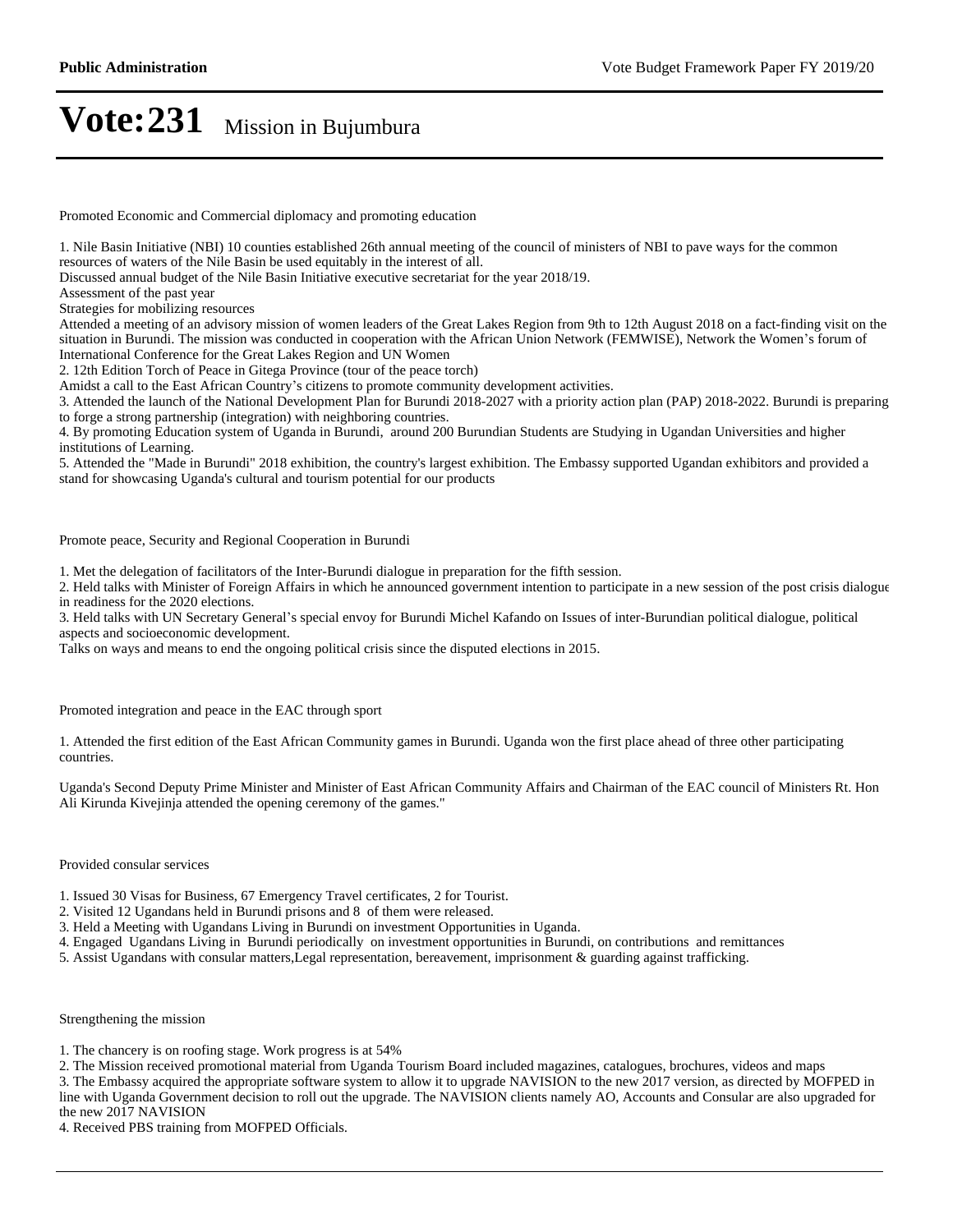#### **FY 2019/20 Planned Outputs**

- 1. Enhanced technical cooperation and bilateral relations between Uganda and Burundi
- 2. Increased trade, tourism and economic relations between Uganda and Burundi
- 3. Peace and stability in Burundi and the region and regional integration achieved.
- 4. Increased NTR, Consular services provided and Diaspora engaged
- 5. Chancery building completed and occupied.
- 6. An effective and efficient mission, with enhanced human resources

# **Medium Term Plans**

- 1. To Promote Technical Cooperation between Uganda and Burundi.
- 2. To Promote Commercial Diplomacy between Uganda and Burundi
- 3. To Support Peace and Stability in Burundi, and Regional Integration under the Framework of East African Community
- 4. To Provide and extend Consular services to Ugandans in Diaspora and Other Nationals
- 5. To furnish the Chancery Building.
- 6. To enhance Administrative and Capacity Building at the Mission
- 7. To enhance human resource and security of the Chancery
- 8. To procure transport equipment
- 9. To procure architectural drawings for staff residences
- 10. To promote EAC integration

#### **Efficiency of Vote Budget Allocations**

The Mission has been funded 50% across the Recurrent Budget for Financial Year 2018/9

#### **Vote Investment Plans**

- 1. Completion of a new Chancery
- 2. Plan to furnish the new Chancery
- 3. Plan to build staff housing and commercial units on the vast land available to the Mission

#### **Major Expenditure Allocations in the Vote for FY 2019/20**

Rent Allowances Non residential buildings

#### **V3: PROGRAMME OUTCOMES, OUTCOME INDICATORS AND PROPOSED BUDGET ALLOCATION**

#### **Table V3.1: Programme Outcome and Outcome Indicators**

| <b>Programme:</b>                                       | <b>52 Overseas Mission Services</b>                                                                                                                                                                                                                                                                                                                                                                                                                                                                  |                            |                  |                 |                          |                          |                          |  |
|---------------------------------------------------------|------------------------------------------------------------------------------------------------------------------------------------------------------------------------------------------------------------------------------------------------------------------------------------------------------------------------------------------------------------------------------------------------------------------------------------------------------------------------------------------------------|----------------------------|------------------|-----------------|--------------------------|--------------------------|--------------------------|--|
| <b>Programme Objective:</b>                             | 1. To Promote Technical Cooperation between Uganda and Burundi. 2. To Promote Commercial<br>Diplomacy between Uganda and Burundi 3. To Support Peace and Stability in Burundi, and Regional<br>Integration under the Framework of East African Community 4. To Provide and extend Consular services<br>to Ugandans in Diaspora and Other Nationals 5. To Complete the Construction of the Chancery Building.<br>6. Administration and capacity building of the mission 7. To promote EAC integration |                            |                  |                 |                          |                          |                          |  |
| <b>Responsible Officer:</b>                             | Kabuye M. Charles                                                                                                                                                                                                                                                                                                                                                                                                                                                                                    |                            |                  |                 |                          |                          |                          |  |
| <b>Programme Outcome:</b>                               | Enhanced national security development, the country's image abroad and well-being of Ugandans                                                                                                                                                                                                                                                                                                                                                                                                        |                            |                  |                 |                          |                          |                          |  |
| Sector Outcomes contributed to by the Programme Outcome |                                                                                                                                                                                                                                                                                                                                                                                                                                                                                                      |                            |                  |                 |                          |                          |                          |  |
|                                                         | 1. Free and Fair elections                                                                                                                                                                                                                                                                                                                                                                                                                                                                           |                            |                  |                 |                          |                          |                          |  |
| 2. Improved regional and International Relations        |                                                                                                                                                                                                                                                                                                                                                                                                                                                                                                      |                            |                  |                 |                          |                          |                          |  |
|                                                         |                                                                                                                                                                                                                                                                                                                                                                                                                                                                                                      | <b>Performance Targets</b> |                  |                 |                          |                          |                          |  |
| <b>Programme Performance Indicators (Output)</b>        | 2017/18<br>Actual                                                                                                                                                                                                                                                                                                                                                                                                                                                                                    | 2018/19<br><b>Target</b>   | <b>Base year</b> | <b>Baseline</b> | 2019/20<br><b>Target</b> | 2020/21<br><b>Target</b> | 2021/22<br><b>Target</b> |  |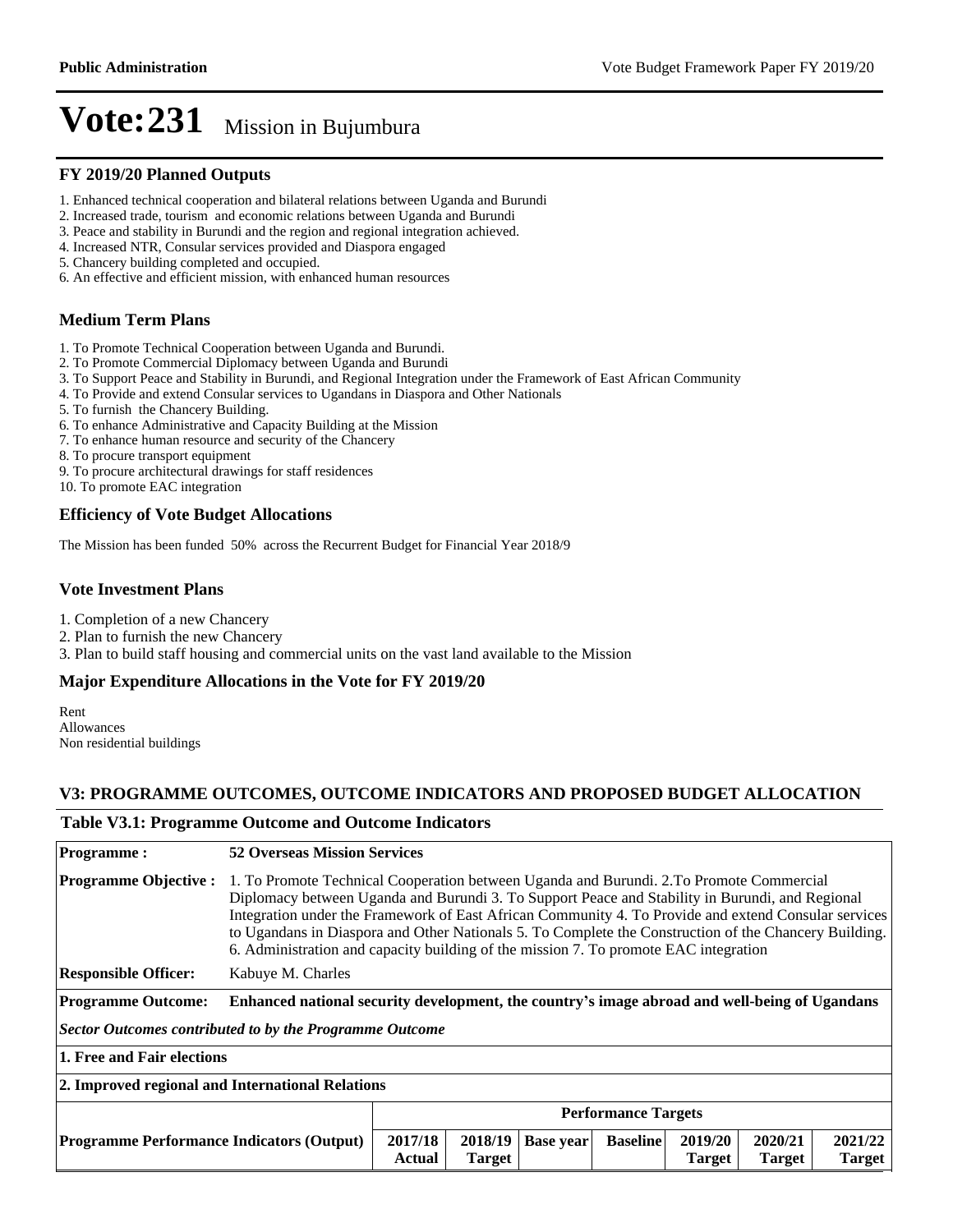| • Number of cooperation frameworks | $0.67.65\%$ .M |  | 0.97 |
|------------------------------------|----------------|--|------|
| negotiated, and concluded          | oderate        |  |      |

# **Table V3.2: Past Expenditure Outturns and Medium Term Projections by Programme**

| Billion Uganda shillings       | 2017/18        | 2018/19                                            |        | 2019-20       |         | <b>MTEF Budget Projections</b> |         |         |
|--------------------------------|----------------|----------------------------------------------------|--------|---------------|---------|--------------------------------|---------|---------|
|                                | <b>Outturn</b> | <b>Approved Spent By Proposed</b><br><b>Budget</b> | End O1 | <b>Budget</b> | 2020-21 | 2021-22                        | 2022-23 | 2023-24 |
| Vote: 231 Mission in Bujumbura |                |                                                    |        |               |         |                                |         |         |
| 52 Overseas Mission Services   | 8.923          | 8.687                                              | 0.000  | 3.927         | 3.927   | 3.927                          | 3.927   | 3.927   |
| <b>Total for the Vote</b>      | 8.923          | 8.687                                              | 0.000  | 3.927         | 3.927   | 3.927                          | 3.927   | 3.927   |

### **V4: SUBPROGRAMME PAST EXPENDITURE OUTTURNS AND PROPOSED BUDGET ALLOCATIONS**

#### **Table V4.1: Past Expenditure Outturns and Medium Term Projections by SubProgramme**

| 2017/18<br><b>Billion Uganda shillings</b>     |                       | <b>FY 2018/19</b>     |                             | 2019-20                          | <b>Medium Term Projections</b> |         |             |             |
|------------------------------------------------|-----------------------|-----------------------|-----------------------------|----------------------------------|--------------------------------|---------|-------------|-------------|
|                                                | <b>Outturn Budget</b> | <b>Approved Spent</b> | $\bf{By}$<br><b>End Sep</b> | <b>Proposed</b><br><b>Budget</b> | 2020-21                        | 2021-22 | $2022 - 23$ | $2023 - 24$ |
| <b>Programme: 52 Overseas Mission Services</b> |                       |                       |                             |                                  |                                |         |             |             |
| 01 Headquarters Bujumbura                      | 1.667                 | 2.127                 | 0.000                       | 2.127                            | 2.127                          | 2.127   | 2.127       | 2.127       |
| 1125 Strengthening Bujumbura Mission           | 7.257                 | 6.560                 | 0.000                       | 1.800                            | 1.800                          | 1.800   | 1.800       | 1.800       |
| <b>Total For the Programme: 52</b>             | 8.923                 | 8.687                 | 0.000                       | 3.927                            | 3.927                          | 3.927   | 3.927       | 3.927       |
| <b>Total for the Vote:231</b>                  | 8.923                 | 8.687                 | 0.000                       | 3.927                            | 3.927                          | 3.927   | 3.927       | 3.927       |

### **Table V4.2: Key Changes in Vote Resource Allocation**

| Major changes in resource allocation over and above the<br>previous financial year | Justification for proposed Changes in Expenditure and<br><b>Outputs</b>                                                                                                                                                                                          |
|------------------------------------------------------------------------------------|------------------------------------------------------------------------------------------------------------------------------------------------------------------------------------------------------------------------------------------------------------------|
| Vote :231 Mission in Bujumbura                                                     |                                                                                                                                                                                                                                                                  |
| Programme: 52 Mission in Bujumbura                                                 |                                                                                                                                                                                                                                                                  |
| <b>Output: 02 Consulars services</b>                                               |                                                                                                                                                                                                                                                                  |
| Change in Allocation (UShs Bn):<br>(0.187)                                         | Funding limitations forced the Mission to reallocate funds to<br>more pressing needs so as to take strides in achieving<br>Mission mandate of promotion of trade, tourism and<br>education. The Mission plans to increase allocations t0 0.75B                   |
| Output: 04 Promotion of trade, tourism, education, and investment                  |                                                                                                                                                                                                                                                                  |
| 0.060<br>Change in Allocation (UShs Bn):                                           | The Mission has benefited from enhancement of staff quality<br>and will be putting major emphasis on activities promoting<br>tourism, trade and education                                                                                                        |
| Output: 72 Government Buildings and Administrative Infrastructure                  |                                                                                                                                                                                                                                                                  |
| Change in Allocation (UShs Bn):<br>(5.860)                                         | Completion of the building is expected to have been<br>completed. What is projected to be left unpaid at the start of<br>FY 2019/20 is retention fee and administration costs. Also<br>budgeted for is unforseen/miscalleneous building costs that<br>may arise. |
| <b>Output: 77 Purchase of machinery</b>                                            |                                                                                                                                                                                                                                                                  |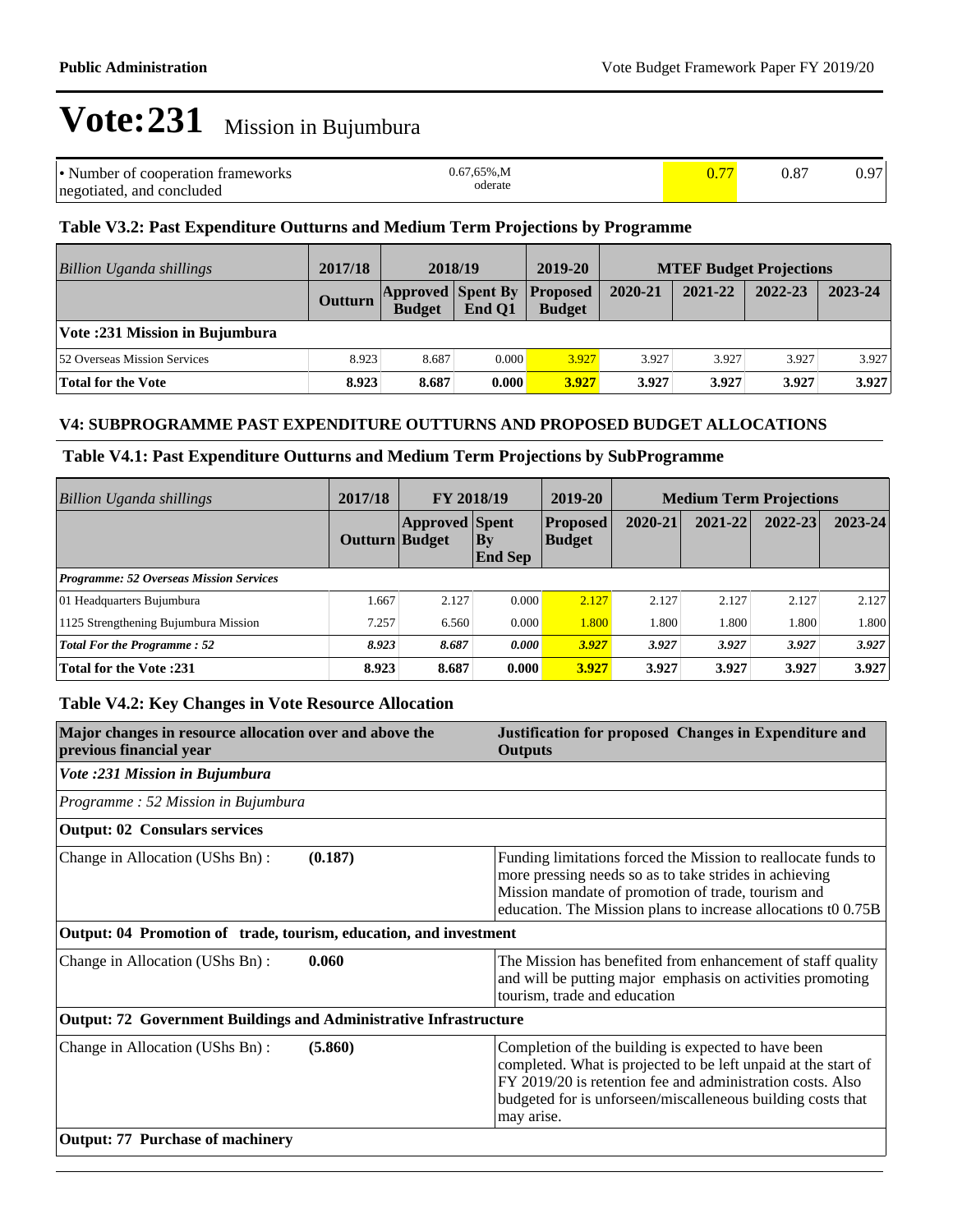| Change in Allocation (UShs Bn):                      | 0.700 | The Mission requires to purchase new equipment for the new<br>chancery |
|------------------------------------------------------|-------|------------------------------------------------------------------------|
| <b>Output: 78 Purchase of Furniture and fictures</b> |       |                                                                        |
| Change in Allocation (UShs Bn):                      | 0.400 | The Mission requires to purchase new furniture for the new<br>chancery |

### **Table V4.3: Major Capital Investment (Capital Purchases outputs over 0.5Billion)**

|                                                                          | FY 2019/20 |                                                    |                                                                       |
|--------------------------------------------------------------------------|------------|----------------------------------------------------|-----------------------------------------------------------------------|
| <b>Appr. Budget and Planned Outputs</b>                                  |            | <b>Expenditures and Achievements</b><br>by end Sep | <b>Proposed Budget and Planned Outputs</b>                            |
| Vote 231 Mission in Bujumbura                                            |            |                                                    |                                                                       |
| Programme: 52 Overseas Mission Services                                  |            |                                                    |                                                                       |
| Project : 1125 Strengthening Bujumbura Mission                           |            |                                                    |                                                                       |
| <b>Output: 72 Government Buildings and Administrative Infrastructure</b> |            |                                                    |                                                                       |
| To strengthen Relationships between Uganda and<br>Burundi.               |            |                                                    | <b>Promoting Uganda's Public Diplomacy</b><br>and Enhancing her Image |
| <b>Total Output Cost(Ushs</b><br>Thousand):                              | 6.560      | 0.000                                              | 0.700                                                                 |
| Gou Dev't:                                                               | 6.560      | 0.000                                              | 0.700                                                                 |
| Ext Fin:                                                                 | 0.000      | 0.000                                              | 0.000                                                                 |
| A.I.A:                                                                   | 0.000      | 0.000                                              | 0.000                                                                 |
| <b>Output: 77 Purchase of machinery</b>                                  |            |                                                    |                                                                       |
|                                                                          |            |                                                    | <b>Strengthening Institutional Capacity</b>                           |
| <b>Total Output Cost(Ushs</b><br>Thousand):                              | 0.000      | 0.000                                              | 0.700                                                                 |
| Gou Dev't:                                                               | 0.000      | 0.000                                              | 0.700                                                                 |
| Ext Fin:                                                                 | 0.000      | 0.000                                              | 0.000                                                                 |
| A.I.A.                                                                   | 0.000      | 0.000                                              | 0.000                                                                 |

# *V5: VOTE CHALLENGES FOR 2019/20 AND ADDITIONAL FUNDING REQUESTS*

#### **Vote Challenges for FY 2019/20**

1. Capacity gaps

2. Under funding hinders the mission form implementing its mandate.

3. Lack of commercial diplomacy budget

4. Precarious security situation in the country

5. Loss of poundage.

6. No Budget allocated to the Mission to carry out Commercial and Economic Diplomacy activities.

# **Table V5.1: Additional Funding Requests**

| Additional requirements for funding and outputs in 2019/20 | Justification of requirement for additional outputs and<br>funding |
|------------------------------------------------------------|--------------------------------------------------------------------|
| Vote: 231 Mission in Bujumbura                             |                                                                    |